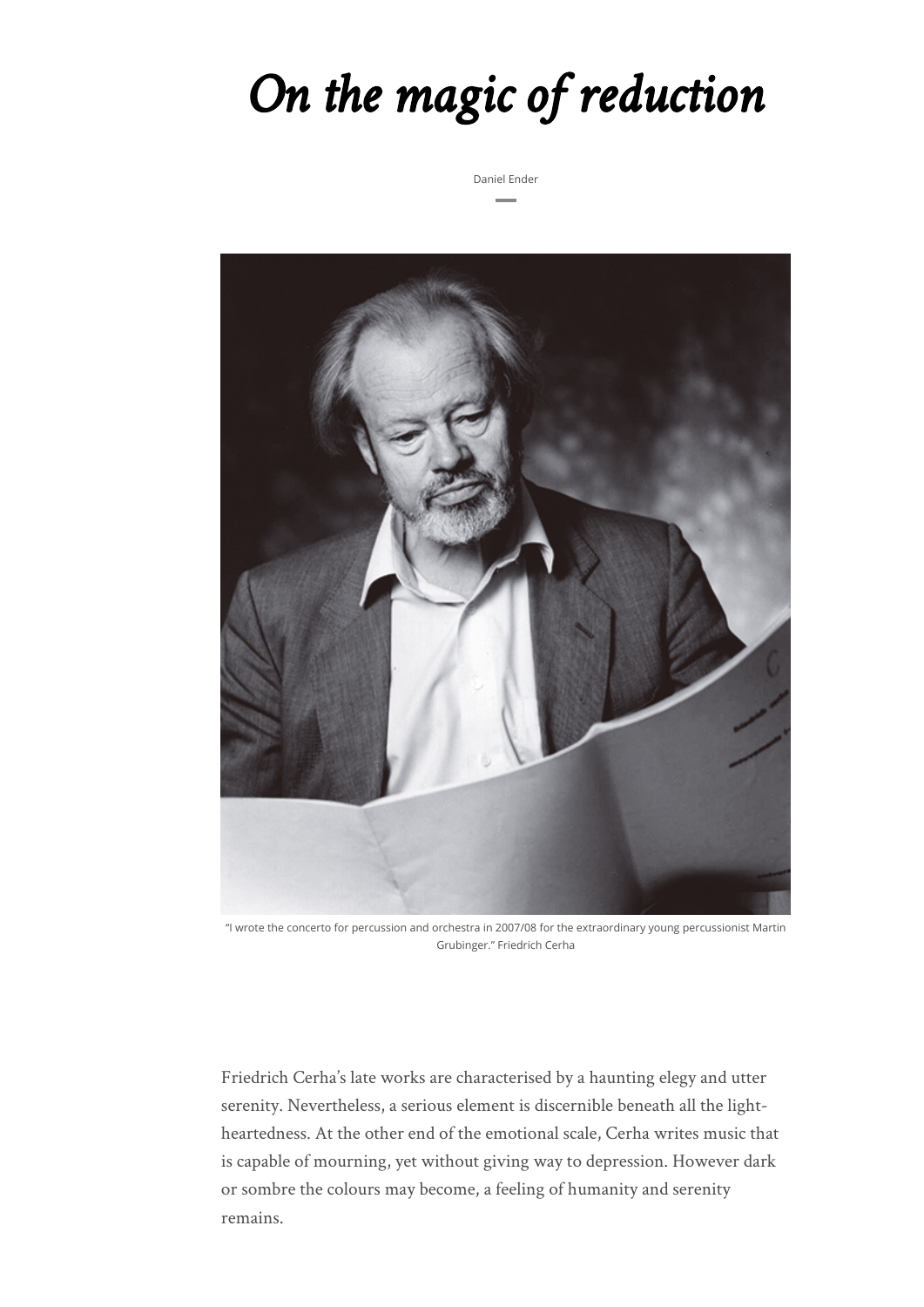If Friedrich Cerha, who was born in Vienna in 1926, had decided to retire on his 75th birthday, he would have already been assured a permanent place in the history of new music with the works he had composed thus far.

Fortunately, he never seems to have considered retiring. On the contrary: Cerha keeps on composing. Over the past few years, he has added a considerable number of new pieces to his already vast catalogue of works. These include large-scale and important compositions, such as his Concerto for Soprano Saxophone and Orchestra (2003–04) and Concerto for Percussion and Orchestra (2007–08). These pieces re-explore the central theme of his works for stage – relationships between the individual and the group – on a purely musical level, from threatening conflict situations to joyful, musical discussions and relaxed harmony.

Often – and quite rightly – described as the "doyen of Austrian music", Cerha offers his listeners a moving insight into the origins of his ideas, reporting that they often come to him in dreams. The mental clarity with which he composes his works is only one of the many impressive features of his recent compositions.

"If major late works have a common characteristic, it has to be that of the mind breaking through the form," Theodor W. Adorno wrote in his Aesthetic Theory – enigmatic words describing an enigmatic phenomenon which, however, seems almost palpably obvious in Friedrich Cerha's case. Although Cerha has always produced superbly crafted scores, the composer has never appeared to have the need to prove anything. In recent years, however, his scores have displayed a blend of perfect craftsmanship and an even greater power that defies explanation, but can be clearly felt. The fact that a piece can be both hauntingly elegiac and utterly serene is one of the paradoxes marking this phase of Cerha's latest work.

# *Ideas often come to Cerha in dreams.*

Although historical verdicts on the present should always be viewed with caution, everything points towards this being a genuine late style. "I don't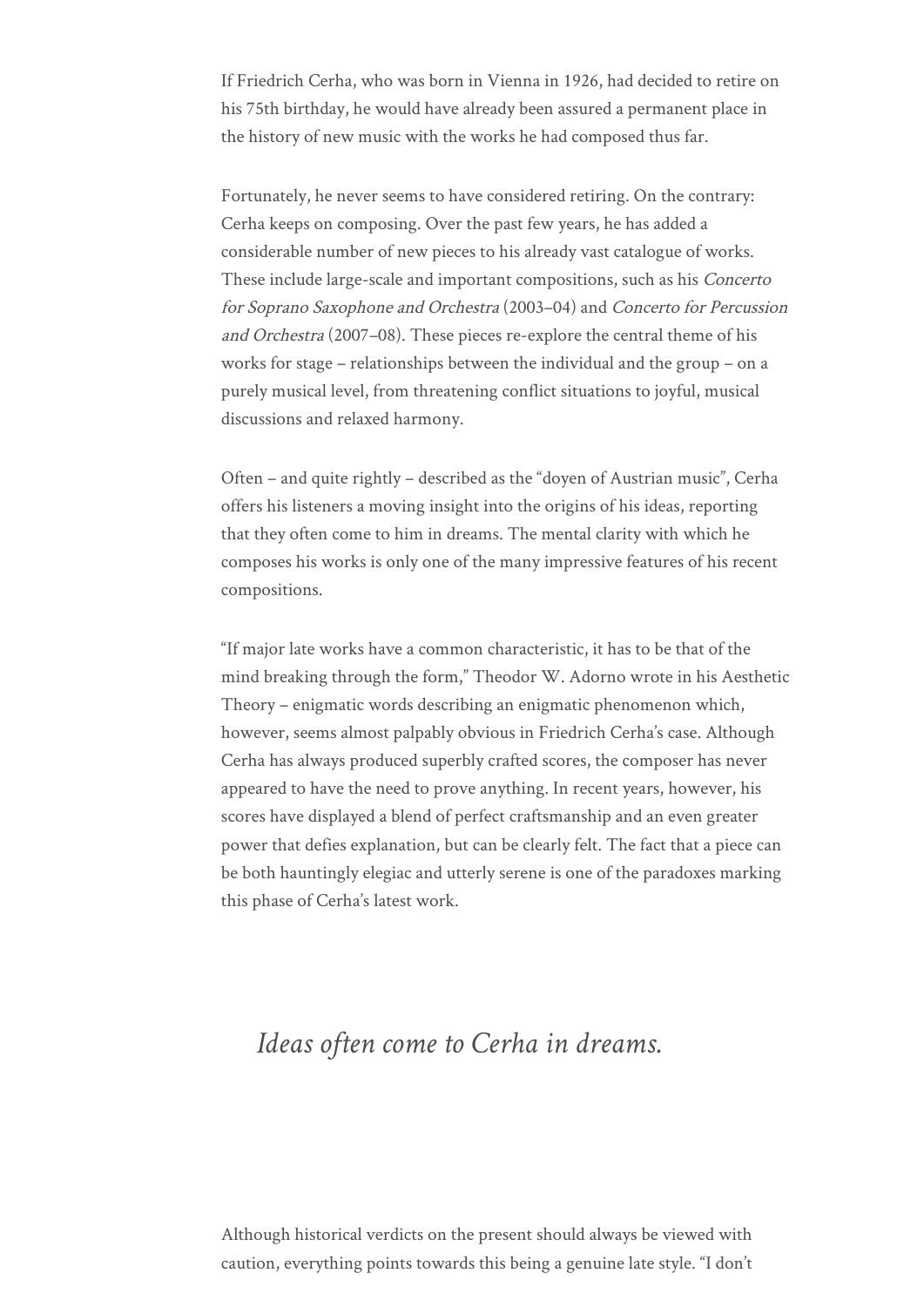believe I have a style," the composer once said in an interview. Nevertheless, an unmistakable "Cerha sound" clearly does exist. But it goes beyond superficial stylistic idioms and seems to strip away the earthiness of the notes, revealing the underlying intellectual idea – to return to Adorno.

Whatever tone Cerha strikes, he always offers a reminder of the past – resonances of his early, wonderful experiments with sound, which now have an even clearer implicitness and naturalness.

In his ethereal *Bruchstück, geträumt* (2009), a continuous vibration from the strings is woven through with the sound of tubular bells, resulting in an interplay between sound surfaces and impulses of iridescent clarity. Cerha achieves a similar "magic of the moment" in his rapidly changing symphonic scenes, Instants for orchestra (2006–08), which are also fragments (Bruchstücke) connected as though by an invisible thread. The same is true of Momente for orchestra (2005): its eleven parts have different characters, yet communicate on a fundamental level. In recent years, the composer has frequently returned to and transformed earlier works: Les Adieux (2005) had its origins in a piano piece from the 1960s and contrasts slowly fading tones with sporadic sequences of impulses. Anyone who has ever experienced the magic that can be conveyed by just a few of his notes knows that there is a truly great mind at work.

# **WORKS**

#### **Instants (for orchestra) (2006–2008)**

3 2 3 3 - 4 3 4 0 - timp, perc(4), hp, cel, sop.sax(Bb), mand, vln.I(3), vln.II, vla, vc, cb duration: 30 min. prem. 20.11.2009: Philharmonie Cologne, WDR SO Cologne, cond. Peter Rundel

#### **Concerto for percussion and orchestra (2007–2008)**

3 2 3 3 - 4 4 4 1 - timp(2), perc(4), hp, cel, sop.sax, str(14 12 10 8 6) duration: 35 min. prem. 04.10.2009: Grosses Festspielhaus Salzburg, Mozarteum Orchester Salzburg, cond. Ivor Bolton, Martin Grubinger, perc

#### **Concerto for soprano saxophone and orchestra (2003–2004)**

1 1 2 1 - 2 2 2 0 - perc(3), hp, alto sax, str(10 8 6 5 3) duration: 35 min. prem. 09.03.2006: Frederiksvaerk, Denmark, Sjaellands Symphony Orchestra, cond. HK Gruber, Johannes Ernst, sax

#### **Momente (for orchestra) (2005)**

2 2 3 3 - 4 3 4 2 - perc(4), hp, cel, acc, str duration: 22 min.